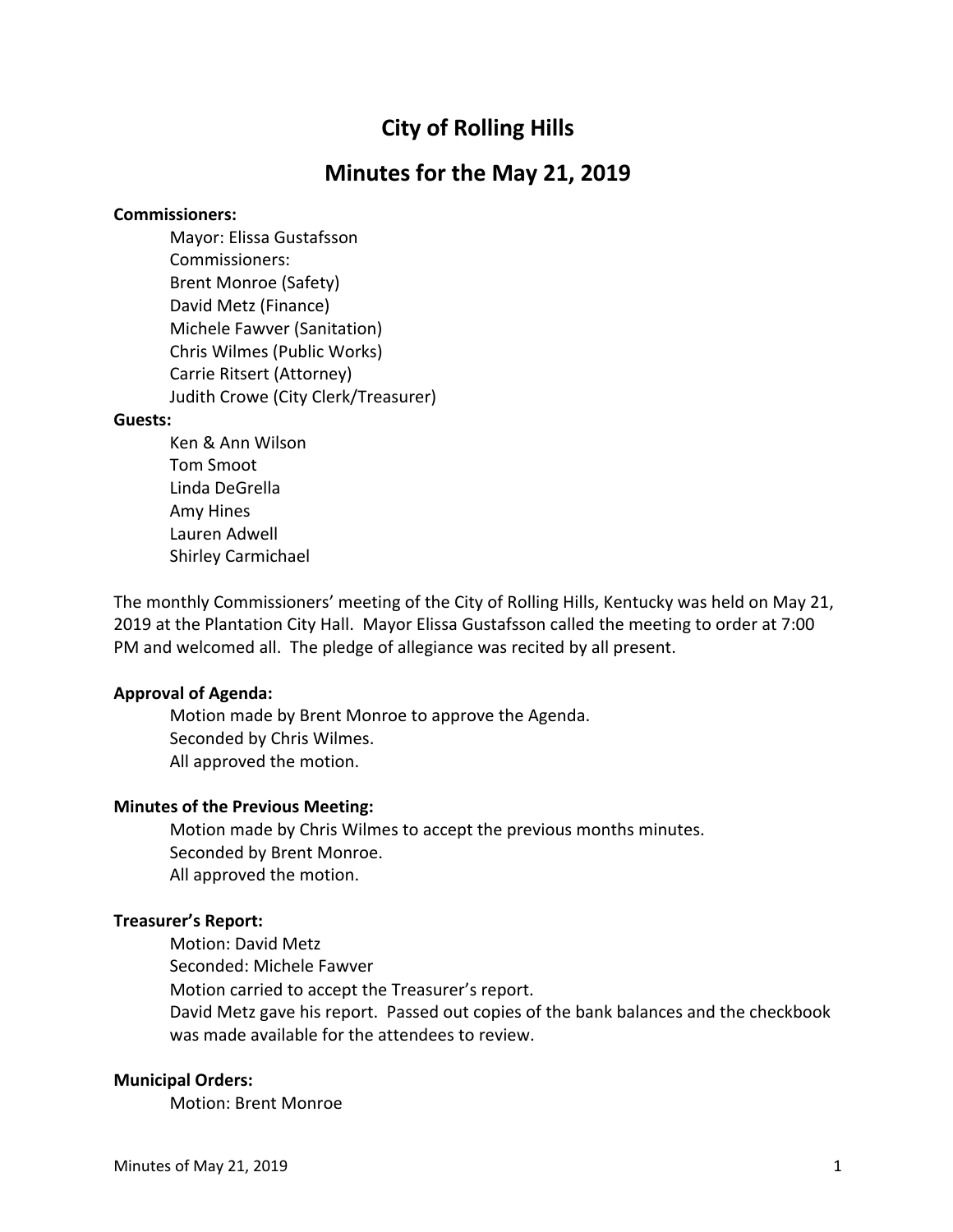### Seconded: Chris Wilmes

Motion carried to accept the Municipal Order No.11 Series 2018-2019 (pay the bills)

# **Public Forum:**

Mr. Wilson expressed his concern regarding the parking problem on Aylesbury in the 9500 block. Trucks and cars are parked in front of this house and it is causing problems with traffic and residents trying to leave their houses. This issue will be passed on to George to check the ordinance on parking on streets. It is also a safety issue as some residents walk and it is on a hill and you can not see traffic coming up the hill or going down the hill.

Mr. Smoot expressed that there used to be a sign that stated that the Kenlock had no outlet/dead end, and that sign was not replaced when all the signs were changed out. He stated that residents and quests are parking in the yards, parking in both directions, blocking sidewalks and then they have to turn around in his drive and they are causing a lot of disturbance around his house. The City will look into installing a "No Outlet/Dead End sign.

## **City Attorney:**

Carrie stated that Ellen Call was at the meeting to talk about the franchise ordinance with Charter/Spectrum for a yearly of 5% instead of the 3% the city gets from the state. The city will have to have a municipal order for the renewal of the franchise fee. David Metz made a motion to give the right away to Charter/Spectrum for the renewal of the fees collected with an option to back to the state if not getting funds that were stated.

Chris Wilmes moved to except the motion for changing to Charter/Spectrum for franchise fees.

Brent Monroe seconded.

All approved the accept the motion for the franchise renewal.

Carrie will prepare a municipal order and letter to be sent to the state and Ellen.

Carrie made a copy of the Ordinance binder that Judy gave her and stated that we still need to get all the ordinances together.

International Property Code/Nuisance Ordinance that was disturbed from Jeffersontown was looked over and discussed. Carrie had talked with Chris Johnson at KLC and he stated that we could use their ordinance and adopt only what would pertain to our city.

Meadow Vale/Westwood/Rolling Hills Ethics Board Ordinance was discussed and the city will add two candidates to the join the board.

Michele Fawver made a motion to join the Ethics board with Meadow Vale/Westwood. Brent Monroe seconded.

All approved the joining the Ethics board and had a reading of the ordinance.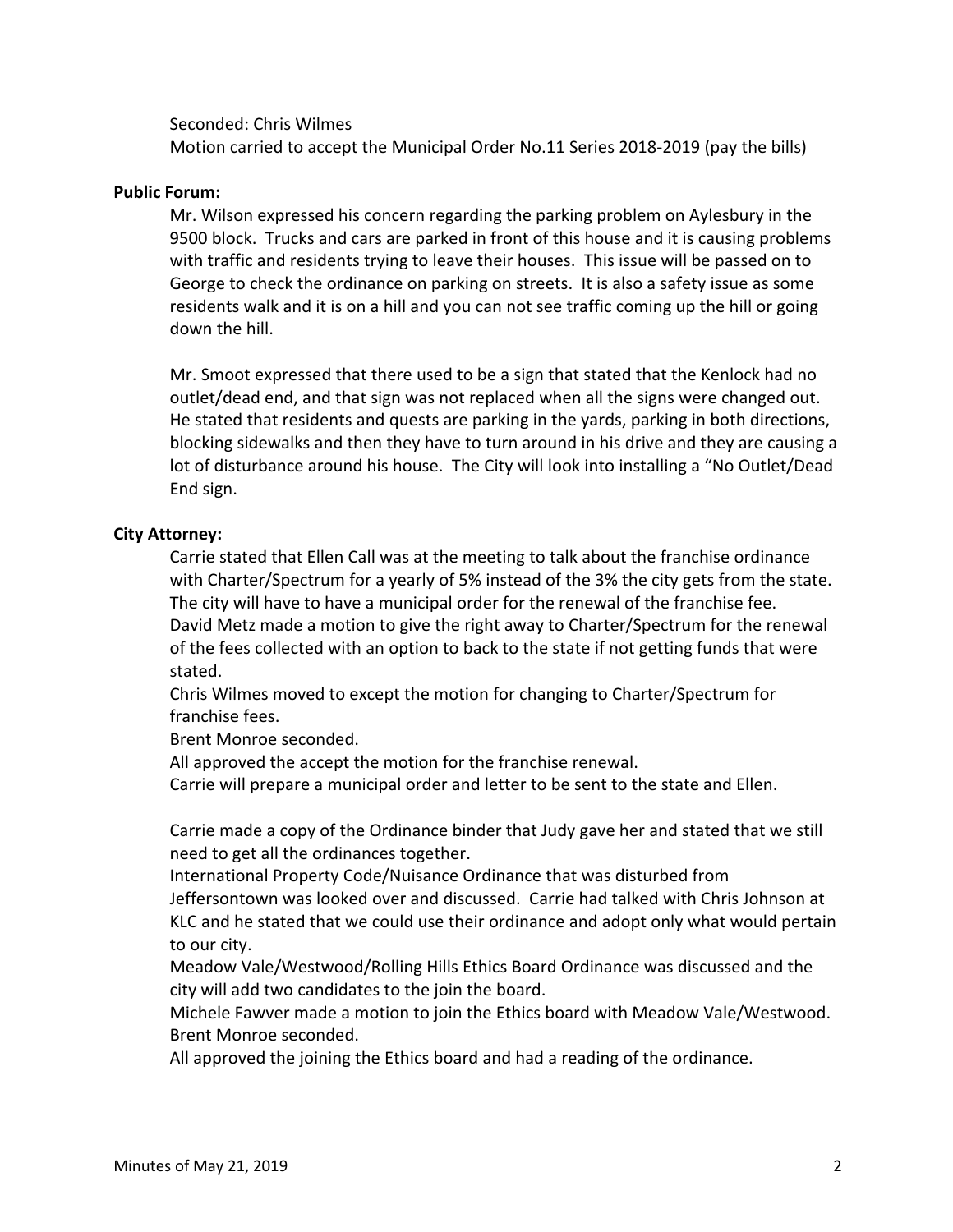## **Finance:**

David Metz passed out copies of the draft budget that we will have the first reading of tonight.

David Metz had the first reading of the Tax Ordinance 1 for 2019-2020 stating that the city could go with several different rates. He suggested .182, .188 or .189. Michele Fawver made a motion to accept the Ordinance 1 for 2019-2020.

Chris Wilmes seconded.

After a discussion, all approved the Tax Ordinance 1.

David Metz had the first reading of the Ordinance 2, Budget for 2019-2020. Michele Fawver seconded.

All approved the Ordinance 2, Budget.

# **Safety:**

Brent Monroe gave his report and there where several citations that will have to be invoiced for violations. Brent stated that George had talked with him that several residents were in violations of the ordinances dealing with their grass and yards. Brent stated that he would talk with George about some of the issues that the residents brought up about parking and noise on some of the streets.

# **Sanitation:**

Michele Fawver stated that she cleaned up the trash at the bus stop. She has received Rumpke's bid for the new contract and expected to receive two or three more by the time the bids are due in on May 30. The bids will be opened on that day at 4:00 PM.

Michele asked Judy how many units are in the Villa Condos and Judy replied that there are 36 units but only 35 are units to live in. On our statement Rumpke is billing us \$234.00 for a pick-up and she talked with them and they stated they are receiving 3 pick-ups a week. Michele will draft a letter that will go to all units that are being billed by the City about their collections if or when their fees may go up.

# **Public Works:**

Chris Wilmes passed out his report for the month to all commissioners.

Chris has one bid for the low voltage electric repair at the Langdon entrance.

Green space entrance barricade, Chris stated he would preform the work and save the city expense of paying for the labor. Lauren Adwell stated that her husband, Joel will be glad to help Chris with the installation of the barricade.

Chris is still waiting on bids to repair the sidewalks and was hoping to get contractors to give bids to residents when repairing the sidewalks, could also do residents driveways and aprons with the sidewalks.

The telephone pole in the back of the shopping center will be gone in the next week. MSD drain repair is still on going. They are aware of the problems, but we are not a priority.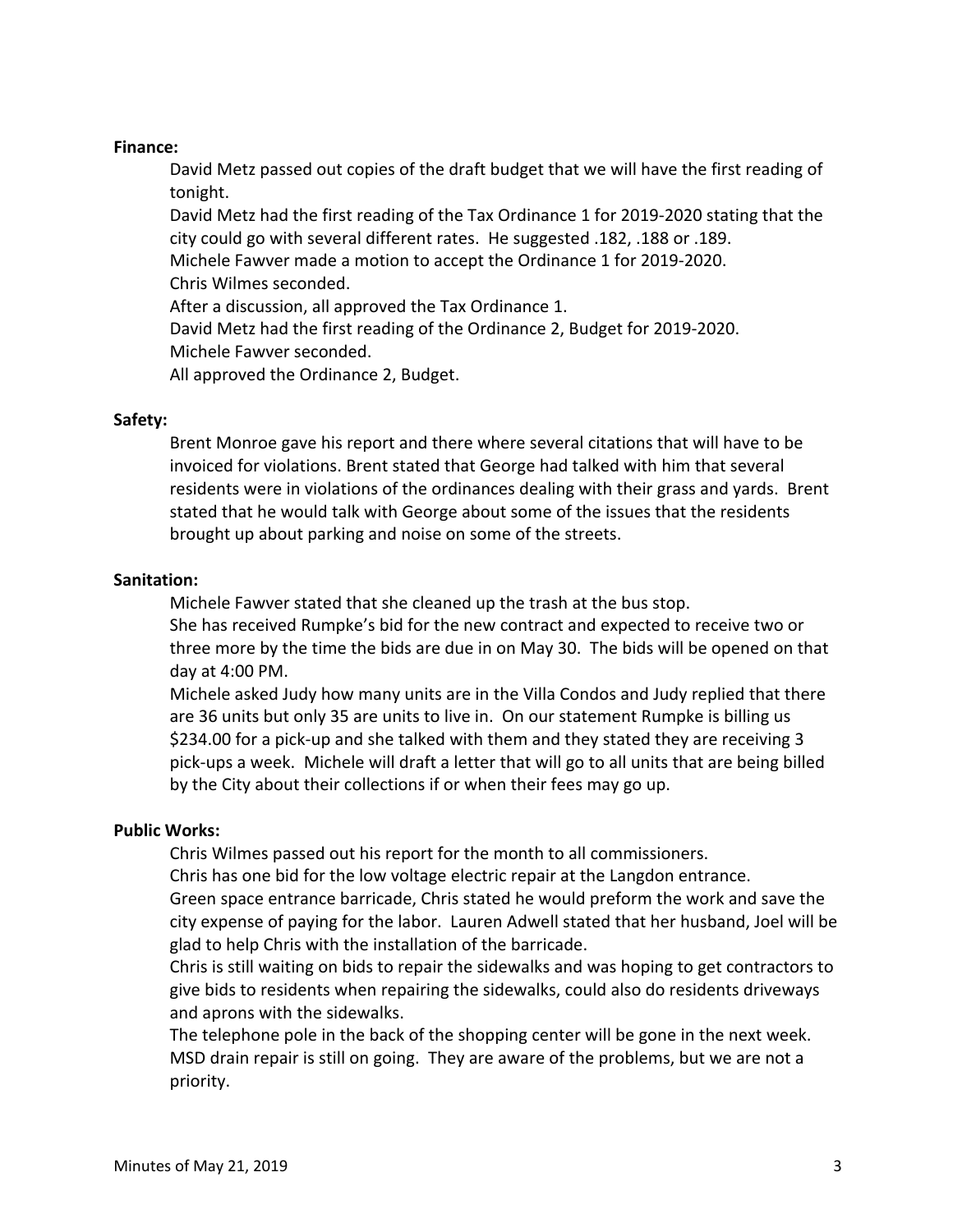Judy told Chris to contact the City of Graymoore/Devondale as they recently put in sidewalks and worked with residents on the drive aprons and driveways.

Aylesbury speed hump needs to be repaired and Chris should contact Lawn Pro for the cost as it was damaged during the plowing in the winter by them.

Chris as requested bids to paint the speed humps and the stop bars throughout the city. It was brought that the light in the circle at Aylesbury and Tangley can't be seen because of the tree.

#### **Clerk/Treasurer:**

Internet for the mayor and commissioners has been obtained. Judy will call Vera at the printing company to see about the labels. JCLC membership could not be prorated and we will join in July. Judy is not using her old email with the city she is using her new one. Judy stated that there hasn't been any responses from the invoices she mailed out on the citations. It was discussed that Judy send out late invoices with a statement that legal action could be taken if not paid.

#### **Mayor Elissa Gustafsson:**

Elissa asked that Brent and Chris give her bios for the next newsletter for July. Eagle signs have been in the city and they fixed the stop sign that was ran down. Judy found several ordinances and David will scan them and send them to all commissioners.

Eagle signs sent Elissa several signs ideas about the signs in the City. They stated that they cement in all the stop signs and if the city wanted them lowered to 5Ft, they would charge us \$18.00 per sign for \$702.00. She stated that she will get all the information and email it to all the commissioners and it will be discussed at the next meeting. Elissa stated that one engineering company came in and talked with her about the green space and they stated that the main entrance and the drainage down the middle of the city would have to be fixed. She has contacted several companies and they will submit their costs to the city.

## **Old Business:**

Truck entrance on Goose Creek needs attention.

Microsoft OneDrive education for the board, we will be looking for a class or have someone come in and speak with us.

Table IT in box and our website is up and working.

Motion by Brent Monroe to hire a contractor to manage the City's website and a rate of \$300.00.

Chris Wilmes seconded.

All approved to hire a contractor for the City at the rate of \$300.00.

City wide yard sale is June 22 and we will have one with Meadow Vale on September 9.